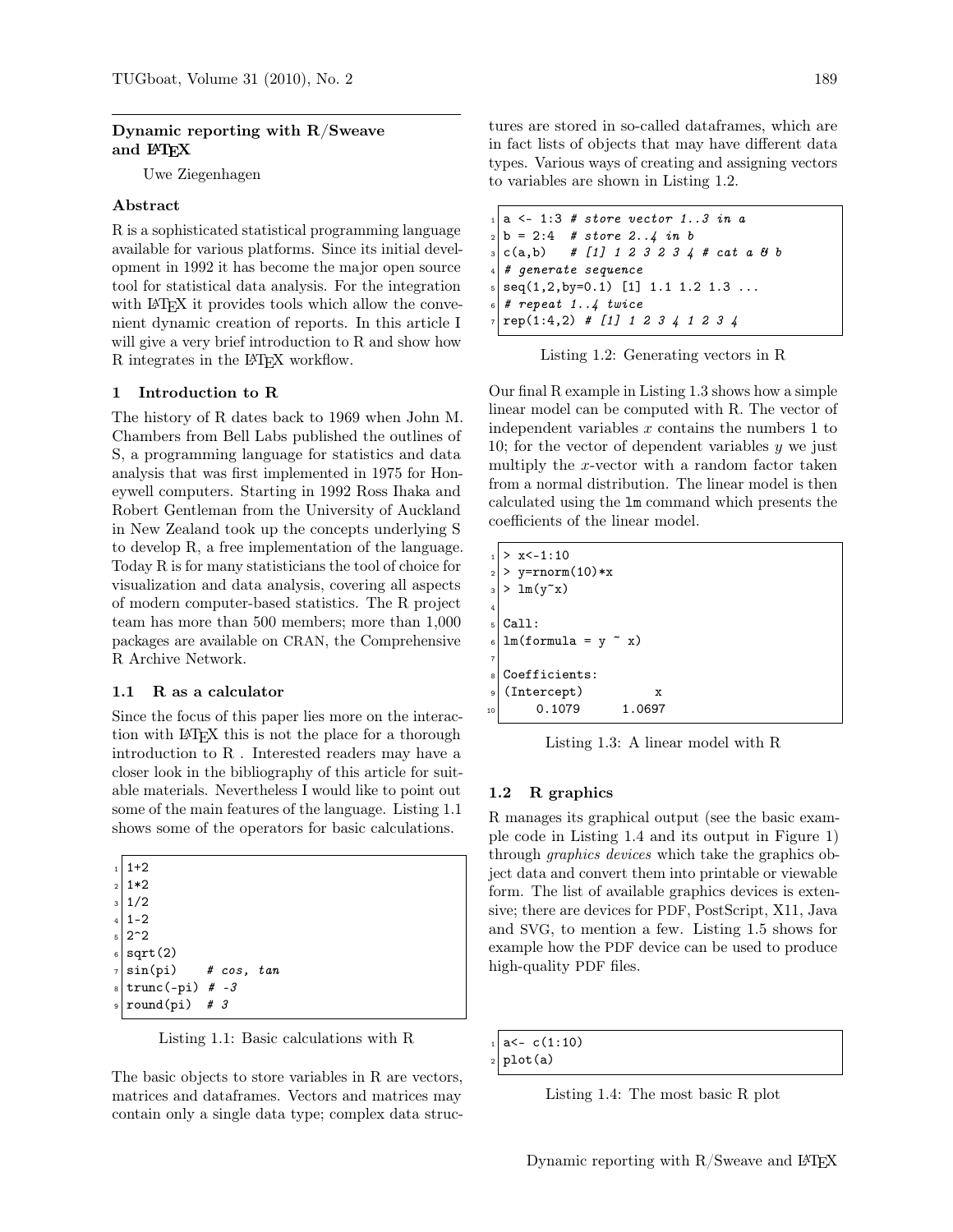

Figure 1: Graphics generated by Listing 1.4

```
pdf(file = "c://punkte.pdf", width = 6,height = 6, onefile = FALSE,
    family = "Helvetica",4 title = "R Graphics Output",
    fonts = NULL, version = "1.4",
    paper = "special")
 7
  a < -c(1:10)plot(a)
10
_{11} # switch back to screen device
_{12} dev.off()
```
Listing 1.5: Example code for the PDF device

### 1.3 The TikZ graphics device

Especially interesting for TEXnicians is the TikZ device which generates source code for the LATEX graphics package of the same name. This device either creates files that can be compiled standalone or just the graphics code to be embedded in a LAT<sub>EX</sub> document. The advantage of this device, compared with others, is that the internal fonts of the document are used and mathematical code may be used in captions and labels as well. Listing 1.7 shows an excerpt from the file generated by the code from Listing 1.6.

```
_1 tikz(file = "c:/test2.tex", standAlone=F)
2 \mid # \; Standard \; None = Tplot(1:10)
4
  dev.off()
```


|                | % Created by tikzDevice                                 |
|----------------|---------------------------------------------------------|
| $\overline{2}$ | \begin{tikzpicture}[x=1pt,y=1pt]                        |
| 3              | \draw[color=white,opacity=0] (0,0)                      |
| 4              | rectangle (505.89,505.89);                              |
| 5              | \begin{scope}                                           |
| 6              | \path[clip] (49.20, 61.20) rectangle (480.69,456.69);   |
| $\overline{7}$ | \definecolor[named]{drawColor}{rgb}{0.56,0.96,0.51}     |
| 8              | \definecolor[named]{fillColor}{rgb}{0.13,0.09,0.52}     |
| 9              | \definecolor[named]{drawColor}{rgb}{0.00,0.00,0.00}     |
| 10             | \draw[color=drawColor,line cap=round,line join=round,   |
| 11             | fill opacity=0.00, $(65.18, 75.85)$ circle $(2.25)$ ;   |
| 12             | \draw[color=drawColor,line cap=round,line join=round,   |
| 13             | fill opacity=0.00, $(109.57, 116.54)$ circle $(2.25)$ ; |
| 14             | \end{scope}                                             |
| 15             | \begin{scope}                                           |

Listing 1.7: Excerpt from the generated TikZ code

# 2 Sweave and R

#### 2.1 Introduction

In the second part of the article I want to introduce the Sweave package, developed by Friedrich Leisch. Sweave is part of the standard R installation so it requires no additional effort to install.

The package allows to include both R and LAT<sub>EX</sub> code in a single file. The R code is enclosed in "noweb" tags, <<>>= for the beginning, @ for the end. Noweb is a free tool implementing Donald Knuth's approach of literate programming (for more details on this topic please see the articles in Wikipedia, et al.). The noweb-file is then processed within R using the command Sweave("<filename>"). To extract the R code from the file, Sweave also provides a second command, Stangle.

Listing 2.1 shows a very basic example, calculating  $1 + 1$ .

| 1 \documentclass{article} |
|---------------------------|
| $_2$ \begin{document}     |
| $3 \times \>> =$          |
| $4 1+1$                   |
| $5$ $\circ$               |
| $_{6}$ \end{document}     |
|                           |

Listing 2.1: Basic Sweave example

When we process the file from Listing 2.1 using the Sweave command in  $R$  we receive the LAT<sub>EX</sub> document shown in Listing 2.2. This document can then be compiled to PDF or DVI shown in Figure 2. As we can see in the document, Sweave requires the LATEX package of the same name which provides commands for the input and output of Sweave code to be in the search path.

### 2.2 Sweave options

Sweave allows various options to be set within the <<>>= tag; for example, echo=false suppresses the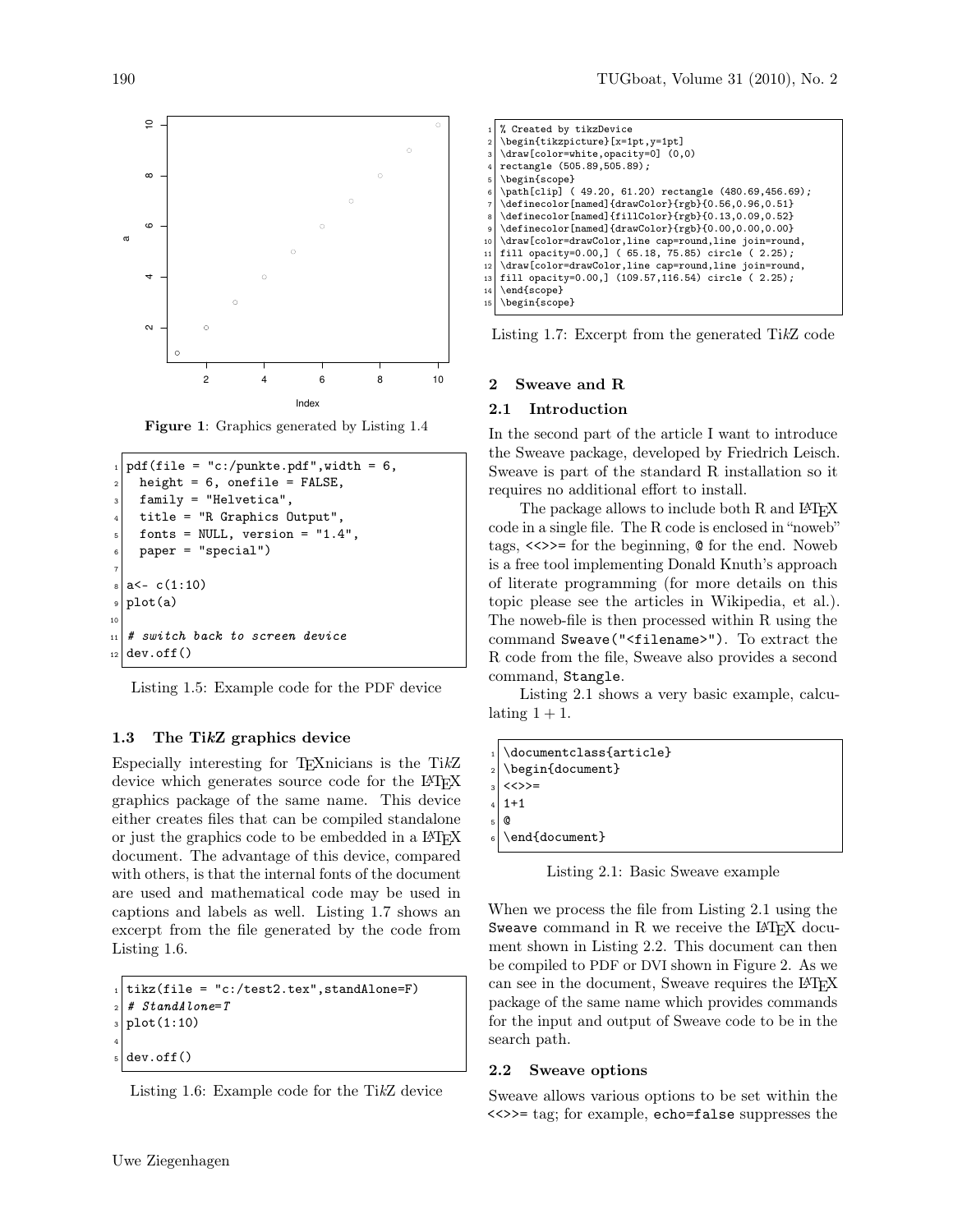| 1              | \documentclass{article} |
|----------------|-------------------------|
| $\overline{2}$ | \usepackage{Sweave}     |
| 3              | \begin{document}        |
| 4              | \begin{Schunk}          |
| 5              | \begin{Sinput}          |
| 6              | $> 1 + 1$               |
| $\overline{7}$ | \end{Sinput}            |
| 8              | \begin{Soutput}         |
| 9              | F11<br>$\mathcal{P}$    |
| 10             | \end{Soutput}           |
| 11             | \end{Schunk}            |
| 12             | \end{document}          |





Figure 2: PDF file generated by Listing 2.1

output of the original R source, while results=hide suppresses the output of results. A combination of both options may not seem to make sense, but this can be used to load data in the beginning of the analysis, set default values for variables, etc.

Since there are R packages that directly create valid LAT<sub>F</sub>X source, Sweave supports results=tex, a mode that passes the generated output through to L<sup>A</sup>TEX without tampering with its content.

If images are created in an R code chunk the option fig=true needs to be set. The default setting is to create both PostScript and PDF versions of each plot; the settings eps=true/false and pdf=true/ false adjust this, respectively. Finally, the size of the plot can be set using the width and height parameter specifying the width and height of each plot in inches. Options may also be set globally by \SweaveOpts; see the Sweave manual for details.

Sweave also implements the noweb way of reusing code chunks: a certain piece of code can be named with  $\langle \langle name \rangle$ , opt=...>>=; the user may then use these chunks with  $\langle \langle name \rangle \rangle$ .

For scalar results which can be, for example, embedded in the running text, Sweave provides the  $\Sexpr(\langle R\text{-code}\rangle)$  command. The only requirement for the code is that the return value must be either a string or an object that can be converted to a string. We will use this command in the example described next, shown in Listing 2.3.

```
\documentclass[a4paper]{scrartcl}
  \begin{document}
  3 <<echo=false,results=hide>>=
  data(iris) # load iris data
  \omega\circ The data set has \Sexpr{ncol(iris)} columns
  and \Sexpr{nrow(iris)} rows.
 8
9 <<echo=false>>=summary(iris$Petal.Length)
10 @
_{11} <<echo=false, results=tex>>=
12 xtable(lm(iris$Sepal.Width~iris$Petal.Length),
13 caption="Linear Model of Sepal.Width
_{14} and Petal. Length")
15 @
16 \centering
17 \begin{figure}[htp]
18 << fig=true, echo=false>>=
_{19} pch.vec <- c(16,2,3) [iris$Species]
_{20} col.vec <- c(16,2,3) [iris$Species]
21 plot(iris$Sepal.Width,iris$Petal.Length,
_{22} col = col.vec, pch=pch.vec)
23 @
24 \caption{Plot of iris\$Petal.Length vs. iris
    \$Sepal.Width}
_{25} \end{figure}
_{26} \end{document}
```
Listing 2.3: Sweave code to generate Figure 3

#### 2.3 The iris example

Listing 2.3 shows a brief example for a statistical analysis of the well-known iris dataset, consisting of each 50 observations for three different species of iris flowers. In the first R code chunk the data is loaded, since this step may not be relevant for the reader we omit both the output and the R code.

To print the number of rows and columns for this dataset we use the \Sexpr() command in the L<sup>A</sup>TEX text before displaying a small summary of the data. Afterwards we have R compute the linear model for two variables and print the results using R's xtable command, which provides output in valid L<sup>A</sup>TEX syntax. Therefore we prevent Sweave from displaying the code in verbatim mode by specifying results=tex. Finally, the last code chunk plots a scatterplot for the variables Petal.length and Sepal.width; please note the fig=true statement here, specifying that the result is a picture.

### 2.4 Dynamic reports

The final example shows how reports with dynamic data sources can be created easily. Let's suppose we need a report on the USD/EURO exchange rates on a frequent basis. The data can be downloaded